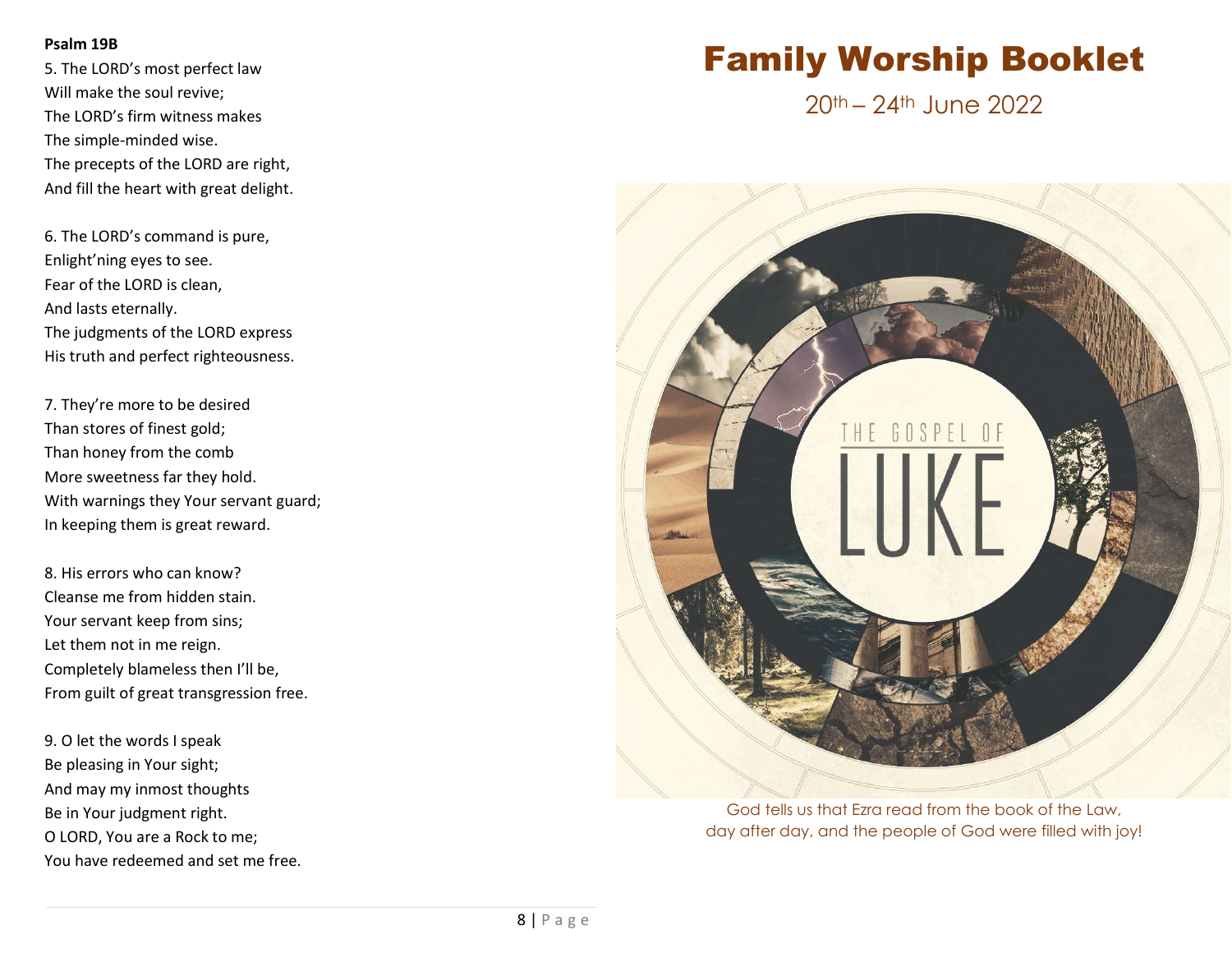#### Doctrine for the Mind and Heart

Westminster Shorter Catechism, Q. 31 What is effectual calling?

A. Effectual calling is the work of God's Spirit, whereby, convincing us of our sin and misery, enlightening our minds in the knowledge of Christ, and renewing our wills, he doth persuade and enable us to embrace Jesus Christ, freely offered to us in the gospel.

Proof Texts: Acts 26:18; 1 Corinthians 2:10,12; 2 Corinthians 4:6; Ephesians 1:17-18; Deuteronomy 30:6; Ezekiel 36:26-27; John 3:5; Titus 3:5; John 6:44-45; Acts 16:14; Isaiah 45:22; Matthew 11:28-30; Revelation 22:17

## Memory Verse of the Week

"he saved us, not because of works done by us in righteousness, but according to his own mercy, by the washing of regeneration and renewal of the Holy Spirit," Titus 3:5

# Psalm of the Week

Psalm 19B. The words are on page 8.

## Please pray for:

Mon - Bob & Betty Parry Tues - Colin & Corine, Ella, Rose, Lucy, Mabel & Hendrik Postma Wed - Andrew & Heather, Caitlin, Catherine & Campbell Quigley Thur - Brad & Josie, William, Boaz & Abbi-Grace Roy Frid - Lorna Russell

Pray for the Holy Spirit's help as you study God's Word.

#### Our Minister has prepared these notes.

Friday – Luke 21:1-4 – The widow who gave her all.

Having just spoken in condemnation of the Pharisees and Scribes because of the sinfulness of their pride-filled hearts, seen in both their parading of themselves and in their greed when dealing with the widows, Jesus is now sitting calmly and without fuss, watching people deposit their offerings into one of the thirteen metal receptacles, each marked with a Hebrew letter that stood in the Temple court. What he observes gives rise to what he says to his disciples. As he watches, he sees all sorts of people putting their offerings into these large receptacles, including those who were very wealthy and giving a lot in quite a noticeable way. But there is one individual who catches his eye. It's a woman, a widow, an extremely poor widow. The fact that Jesus has just condemned the religious leaders because of their financial abuse of widows is no 'coincidence'. Luke uses a word for poor which means penniless. Her appearance would undoubtedly have spoken to her poverty, but Jesus sees more; he sees that what she is giving is all she had, everything that she owned in financial terms. Povertystricken and destitute, this woman gives everything she owns – two small copper coins. The monetary value of what she gave was so insignificant that it wasn't even worth her effort. In terms of those counting the offerings, it wouldn't have been worth the effort to lift them out of the container, and I am not exaggerating. We are talking about a ¼ of a cent here. If this were a parable, your heart would go out to this woman, but this is a real live person doing something unbelievable, and we are not even given her name. But don't misunderstand – her name is known to God. For this widow gave herself, all she had, in worship to God. As Jesus says to his disciples, it wasn't like the others who all contributed out of their abundance; this widow gave out of her poverty and gave it all.

Does that mean that you must sell everything you have and give it all as an offering to God? Well, the issue is one of what's in your heart. It may be that you do have to look at what you are returning to the Lord and reflect on whether it demonstrates real dependence upon God. But it may be that the issue you have to face, in terms of your dependence upon God, is in other areas of your life. Ask God to help you understand that all you have and are comes from Him, and then respond accordingly.

## Q1. What is Jesus doing now?

Q2. Who does he see giving their offerings, and who draws his attention and why?

Q3. What response do you have that shows your utter dependence on your God?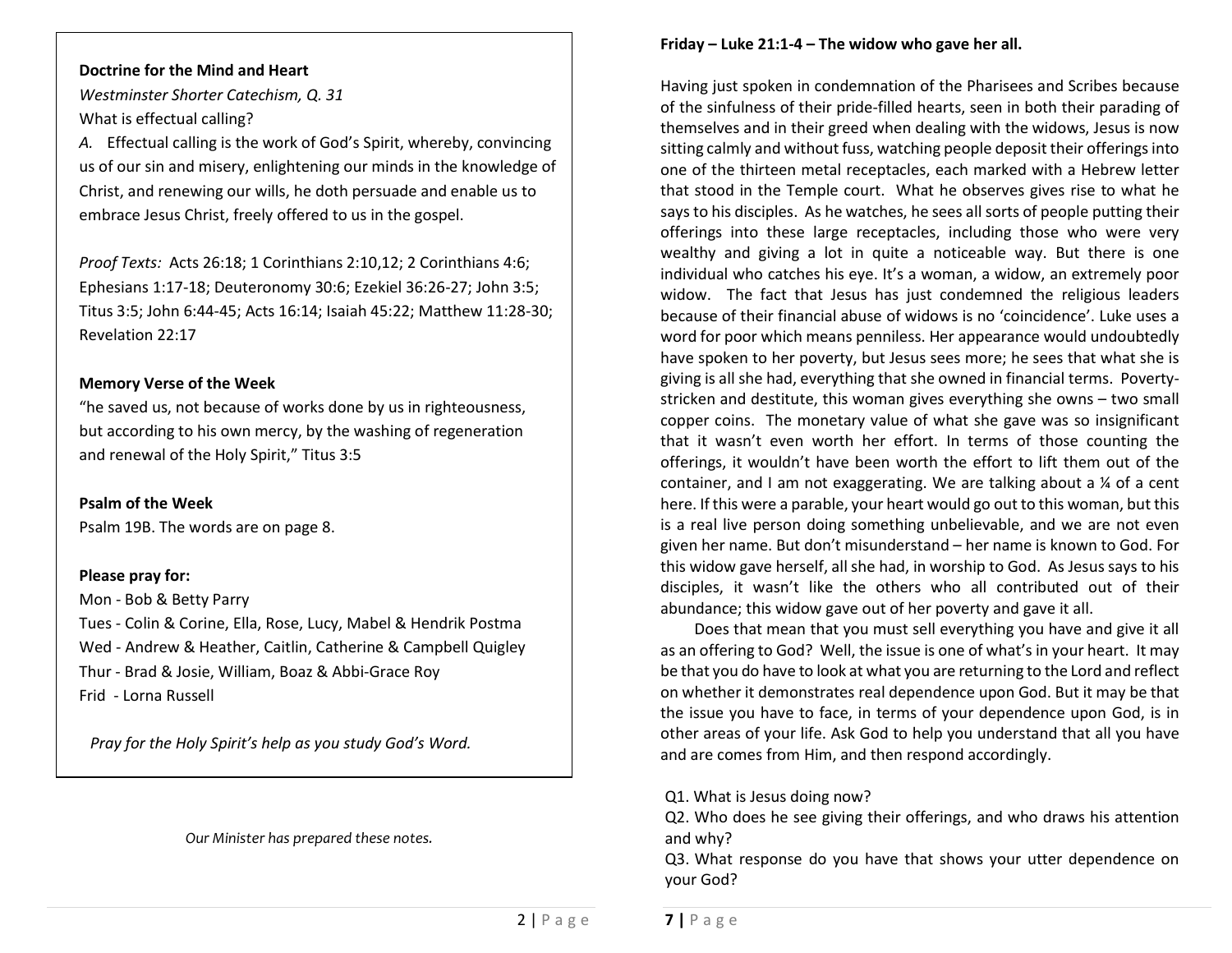## Thursday – Luke 20:45-47 – The abominable behaviour of the leaders.

Luke now covers Jesus' warning to the scribes in three verses, something to which Matthew devotes an entire chapter (Matthew 23). But the reality and horror of what Jesus declares is not diminished by how Luke records it under the leading of the Holy Spirit.

 Jesus is surrounded by hundreds, if not thousands, of people who are in Jerusalem for the Passover, and we see from Matthew 23:13 that Jesus speaks directly to the crowds about the Pharisees and scribes. It's devastating what Jesus says. In their presence, Jesus warns his disciples and all who are listening about the threat the Pharisees and scribes pose to them. We could easily pass over this, but this is a phenomenal moment in Jesus' life, as he addresses the heart of the problem with these religious leaders – their hearts.

They loved to be seen and lauded in public as they paraded around the streets of the city dressed in their long white expensive robes, garments worn only by dignitaries on special occasions. They are attired like this all the time, and the impression they seek to create is that they are significant, influential men. They purposely visit the crowded marketplaces so that they will be seen and respectfully greeted by as many people as possible. It's all about the show, and the show consists of them walking around. Then there is their posturing in the synagogue. The place of public worship becomes a stage on which they seek to perform. They expect and silently demand the most prominent seats possible besides the ruling elders. Why – so that they can give themselves to hearing God's Word as it is read and taught, but rather that they might gain a following when asked to impart their wisdom on a passage. Likewise, at any of the significant feasts, they expect to be seated in the best possible seats, as is befitting their standing in the community. It's always all about them. It is all about their pride and standing in the community. Yes, they are serious about God and His Law, but, in a real sense, for them, God is a facilitator of their sense of entitlement.

Having highlighted the condition of their hearts, Jesus exposes that sinfulness as manifesting itself not merely in their seeking admiration but also the pursuit of personal gain. Taking the responsibility to care for the widows and the orphans, they have abused it to such an extent that they are devouring what little the widows have, while at the same time parading their 'holiness' through their long prayers. Abominable, and Jesus doesn't miss the mark. If you have time, read Matthew 23 to see what he says. Q1. Who does Jesus speak to and about whom?

Q2. What does Jesus say about what the religious leaders are doing?

Q3. What will be the outcome of their behaviour?

## Monday – Luke 20:27-40 – The Sadducees confront Jesus.

Matthew (Matthew 22:23) tells us that this happened on the same day the Pharisees and the Herodians tried to entrap Jesus with their question about whether taxes should be paid to Caesar. This time it is the Sadducees, men with a much more liberal view of the law and life than the Pharisees, who confront Jesus. Their question, respectfully put to Jesus, relates to one of their key doctrines, for they did not believe it was possible to be resurrected. The fact that Abraham, the 'father of the faith', believed in resurrection (Hebrews 11:19) indicates how strongly they held this conviction.

 The point of the story they outline is to show that resurrection is impossible because the outworking of it to them is absurd. Jesus doesn't call them on the absurdity of the marriage scenario they present. The kinsman-redeemer principle was well known (Genesis 38:8, Leviticus 25:25- 55, Ruth 3:9). But the idea that six brothers would have to fulfil this role on behalf of a deceased brother stretches it a bit far. But, as I say, Jesus doesn't question the absurdity of their hypothetical story. What's interesting about this is that it shows that what we face sometimes, that is, the art of trying to play a biblical principle/practice against a biblical doctrine, is not new; e.g., "You say 'God is love,' but how does that square with his killing of babies in the Old Testament?"

 Jesus, and it is astonishing the ease with which he does so yet again, bursts the folly of their bubble in a few words. Luke doesn't tell us, as Matthew does (Matthew 22:29) and as Mark does (Mark 12:24), that Jesus told the Sadducees that they are wrong because they know "neither the Scriptures nor the power of God." Maybe that is a line we should take with people who want to play games with God's Word with us. Often, we are too reticent; we don't want to offend, but the fact is that if people are deliberately misquoting the Word of God, they should be corrected for their own good.

 Jesus sets marriage in the only context it exists, in life on earth. There will be no marriage in heaven. It's something that people don't always think about. Marriage is only for life; the marriage vow is clear when it says – 'until death do us part'.

Tomorrow, we will consider more of what Jesus says when he responds.

Q1. Who now confronts Jesus?

Q2. What is the doctrine they deny?

Q3. How do they try and show that resurrection is absurd?